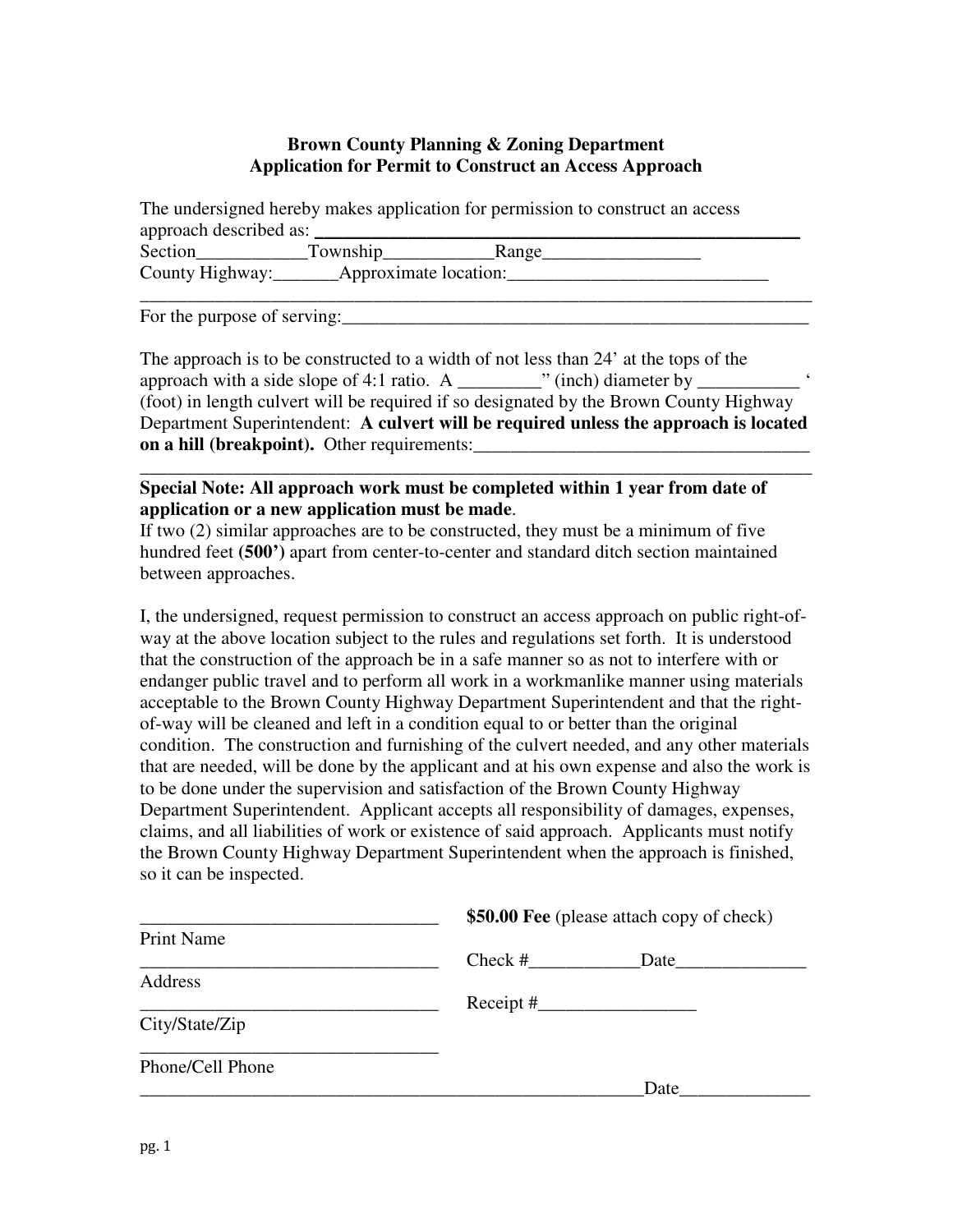Applicants Signature

| <b>Brown County Planning &amp; Zoning Department</b><br><b>Application for Permit to Construct an Access Approach</b> |  |               |                        |  |
|-----------------------------------------------------------------------------------------------------------------------|--|---------------|------------------------|--|
|                                                                                                                       |  |               |                        |  |
|                                                                                                                       |  |               |                        |  |
|                                                                                                                       |  |               |                        |  |
| <u> 1989 - John Stone, amerikansk politiker (d. 1989)</u>                                                             |  |               |                        |  |
|                                                                                                                       |  |               |                        |  |
|                                                                                                                       |  | Date          |                        |  |
| Brown County Highway Superintendent Signature                                                                         |  |               |                        |  |
|                                                                                                                       |  | $\text{Date}$ |                        |  |
| Planning & Zoning Director                                                                                            |  |               |                        |  |
| The approach permit is grapted with the conditions stated berein on this                                              |  |               | $\mathbf{d}\mathbf{v}$ |  |

The approach permit is granted with the conditions stated herein on this \_\_\_\_\_\_\_\_ day of \_\_\_\_\_\_\_\_\_\_\_\_\_\_\_\_\_\_, 20\_\_.

### **Section 4.2208 – Approach Permit**

No approach shall be constructed upon any County Road or Highway without an approach permit issued by the Zoning Administrator. No approach permit shall be issued by the Zoning Administrator except in conformity with the following criteria, unless he/she received a written order form the Board of Adjustment in the form of a variance as provided by this Ordinance.

### **The Criteria for Approaches Shall:**

- Have no two (2) approaches closer than five-hundred (500') feet apart center-tocenter.
- Not to be located on the crest of a hill nor other location where sight visibility will be impaired.
- Have a side slope of four to one (4:1).
- Have a minimum driving width of twenty-four (24') feet.
- Have a culvert installed at owners expense if required by Highway Department.
- Require the final approval of the Brown County Highway Department Superintendent.